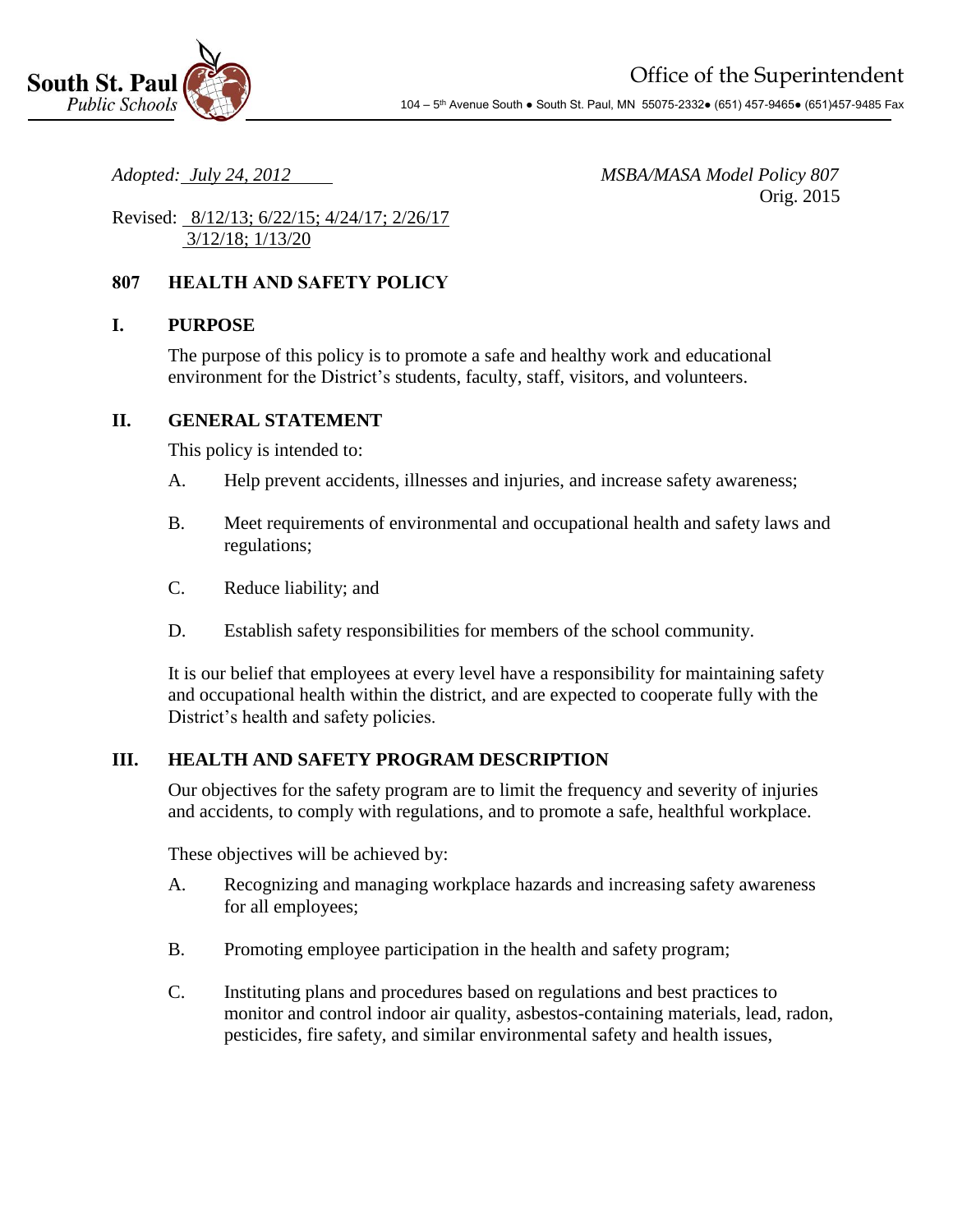- D. Complying with all federal, state, and local safety regulations by developing written management plans and procedures for potential hazards in the school district as identified by the Occupational Safety and Health Administration, the Minnesota Department of Health, other regulatory agencies, and the District's own staff and consultants.
- E. Training employees and instructing them in job procedures;
- F. Conducting periodic workplace inspections to identify potential hazards;
- G. Conducting accident investigations to determine causes and what actions are necessary to prevent similar accidents; and
- H. Maintaining a Health and Safety Committee

### **IV. IMPLEMENTATION OF SAFETY PLANS AND PROCEDURES**

- A. The school district has and will continue to adopt, implement, and maintain written plans and procedures for hazards or potential hazards existing in the district in accordance with state and federal regulations.
- B. The school district will comply with the following rules and regulations:
	- 1. The Asbestos Hazard Emergency Response Act of 1986 (AHERA);
	- 2. All rules from the Minnesota Department of Health and Minnesota Pollution Control Agency regarding hazardous substance testing, monitoring, removal and disposal; and
	- 3. All fire and life safety codes adopted by the State of Minnesota; and
	- 4. All employee safety and child labor rules and regulations adopted by the Minnesota Department of Labor and Industry.
- C. Where prescriptive state or federal regulations do not exist for hazards or potential hazards existing in the district, the school district will evaluate published and generally accepted discretionary recommendations in the form of best practices, and adopt or promote those that are applicable and feasible to implement. Best practices are techniques or actions, which through either experience or research have consistently proven to lead to specific positive outcomes.

The school district will adopt and implement best practices in the following areas:

1. Monitoring and maintaining building indoor air quality (IAQ) as published in the Environmental Protection Agency's "Tools for Schools" and the Minnesota Department of Health's "Recommended Best Practices for Mold Remediation in Minnesota Schools."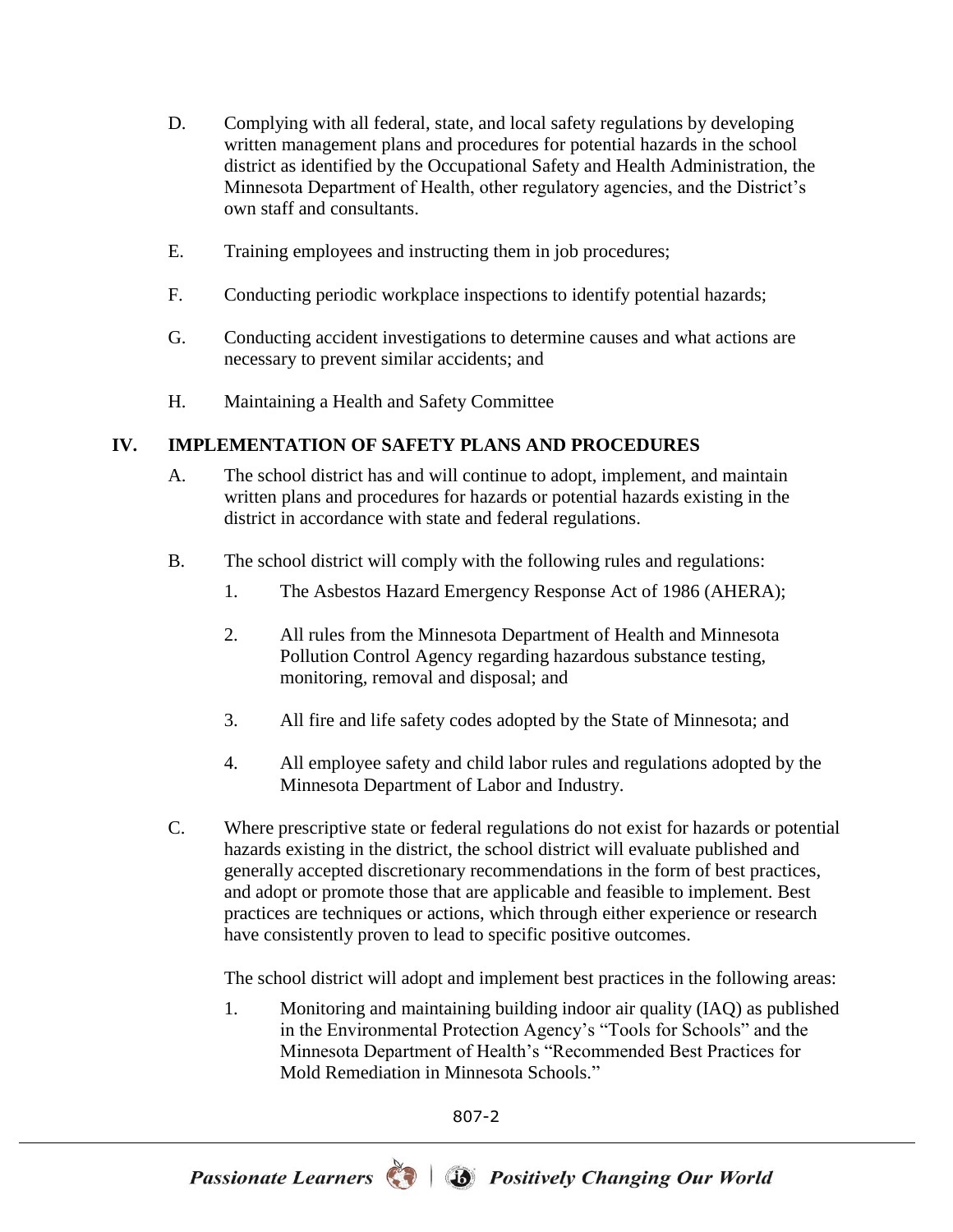- 2. Monitoring and maintaining playground safety using recommendations published by the Consumer Product Safety Commission, the National Program for Playground Safety, and ASTM 1457.
- D. The school district will monitor and comply with new or changed rules and regulations, and/or best practices to control potential hazards as needed.

# **V. RESPONSIBILITIES AND PARTICIPATION**

To promote the success of the program and to promote a safe and healthful working environment, administration, supervisors, and employees must accept responsibility for implementing and participating in the health and safety program.

- A. Administration: Responsible for the development, implementation, and maintenance of the health and safety program. Responsibilities include:
	- 1. Assign safety responsibility to all employees;
	- 2. Designate a Safety Coordinator for the district;
	- 3. Allocate resources to support health and safety programs;
	- 4. Adopt a safety budget;
	- 5. Support safety efforts by setting an example and participating in safety activities, drills, and training; and
	- 6. Evaluate the health and safety programs on an annual basis.
- B. Supervisors: The "core" of the safety program, they are responsible for overall safety of specific operations. Responsibilities include:
	- 1. Support safety efforts by setting an example and participating in safety activities and training;
	- 2. Conduct or arrange safety training for employees;
	- 3. Conduct or arrange safety inspections and/or drills;
	- 4. Recognize good work habits; and
	- 5. Participate in accident investigations.
- C. Employees: Responsible for day-to-day activities. Responsibilities include:
	- 1. Become familiar with and follow all general safety rules;
	- 2. Become familiar with and follow all department-specific safety rules;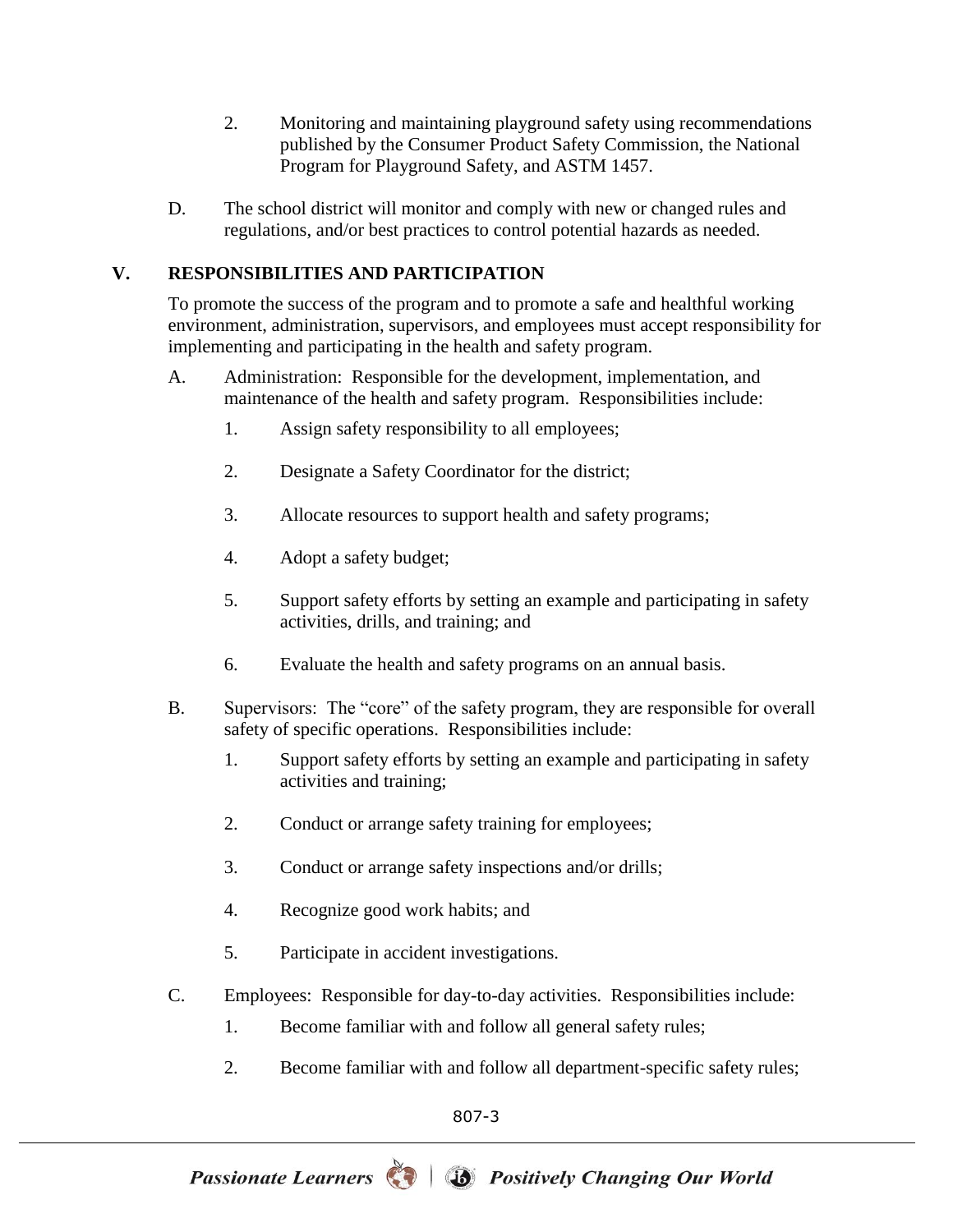- 3. Immediate reporting of accidents, injuries, and near misses to a supervisor;
- 4. Participate in all safety drills;
- 5. Notify the supervisor of unsafe conditions; and
- 6. Cooperate with all aspects of the health and safety program.

# **VI. IDENTIFICATION, ANALYSIS, AND CONTROL OF WORKPLACE HAZARDS**

- A. Workplace hazards will be identified through:
	- 1. Reviewing accident records;
	- 2. Reviewing first reports of injury;
	- 3. Reviewing the OSHA 300 log;
	- 4. Conducting periodic safety inspections; and
	- 5. Hazard reports submitted by employees.
- B. Supervisors will be responsible for reporting identified hazards to the Safety Coordinator. The Coordinator will document the identified hazard and the corrective action.
- C. Safety inspections can help identify unsafe conditions and unsafe practices that may lead to accidents. The safety committee, supervisors, insurance agents, consultants, and/or the safety coordinator may perform inspections. Periodic inspections may be conducted to identify unsafe work conditions and practices:
	- 1. Informal inspections on a daily basis by an employee in each work area;
	- 2. Whenever new substances, processes, procedures, or equipment are introduced into the workplace that represent a new occupational safety and health hazard; and
	- 3. Whenever a new or previously unrecognized hazard is reported.
- D. After hazards have been identified, the following measures will be taken, in this order, to eliminate or control the hazards:
	- 1. Engineering Controls—which may include replacing damaged equipment, using a different piece of equipment, or making modifications to facilities;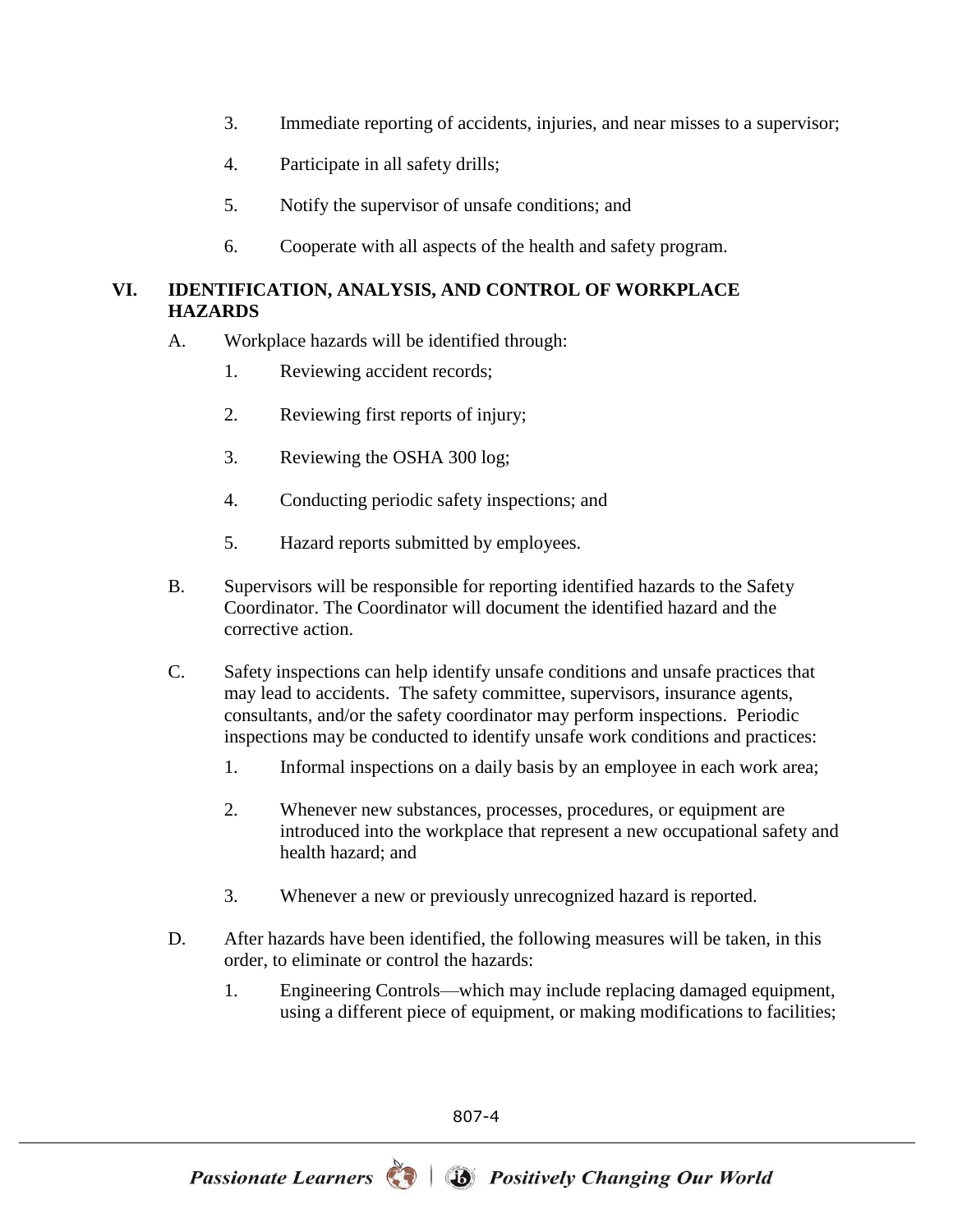- 2. Administrative Controls—which may include limiting employee exposure, new written policies, or training; and
- 3. Personal Protective Equipment—will be provided when engineering or administrative controls do not eliminate an identified hazard. Employees will receive training on proper use.

# **VII. PROGRAM EVALUATION**

Measurement of the District's on-going participation and support of the health and safety policy and procedures will be demonstrated by the following:

- A. Overall employee knowledge of the health and safety program;
- B. A functional health and safety committee; and
- C. A system that allows employees to report hazards and be assured that the identified hazard will be investigated and controlled.
- D. Changes in the District's accident, injury, and illness rates, and experience modification factor.

### **VIII. COMMUNICATION**

The health and safety policy, plans, and procedures (collectively known as the health and safety program) will be communicated to all affected employees in the following ways:

- A. Every employee will have access to the health and safety policy for review;
- B. Safety information will be communicated through one-to-one safety contacts, safety meetings, posters and/or bulletin boards, and safety committee minutes.
- C. Training and orientation. All new employees will receive an orientation to our health and safety programs, and special attention will be paid to the programs that directly affect each employee's job duties. Employees will have the ability to ask questions during or after training. The training date, instructor's name, subject discussed, and names and signature of employees attending the training will be documented.
- D. Periodic training and practice drills. Employees are expected to participate in practice drills for fire and life safety and security. Communication from employees regarding unsafe or unhealthy working conditions is encouraged and may be verbal or written. No employee will be retaliated against for reporting hazards or potential hazards or for making safety suggestions.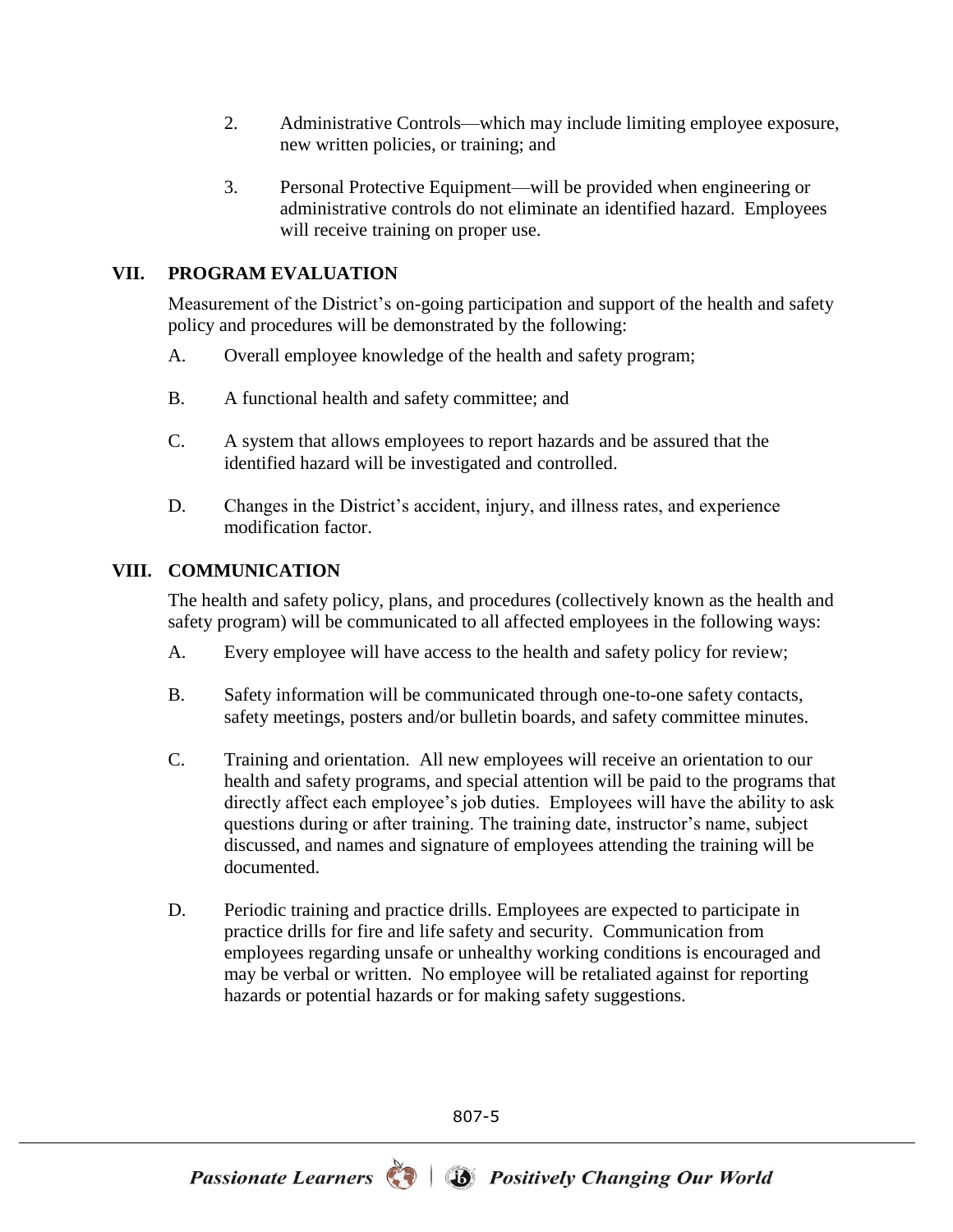### **IX. GENERAL SAFETY RULES**

The following general rules are intended to be used in all situations to help prevent accidents, and to help maintain a safe work environment. Employees will receive training on the task-specific rules that apply to their job duties. It is expected that all employees will comply with these rules:

- A. Immediately report all injuries, illnesses, or "near misses" to your supervisor.
- B. Any misuse or destruction of equipment, including safety or emergency equipment, is prohibited.
- C. Observe and obey all warning signs. They exist for your protection.
- D. Wear proper personal protective equipment required for the work area or task you are performing.
- E. Maintain a clean and orderly workplace. "Good housekeeping" throughout the buildings is of utmost importance.
- F. Be aware of the specific hazards of your work area and become familiar with the methods used to reduce your exposure to these hazards.
- G. Inspect equipment before using.
- H. Never operate any machine or other piece of hazardous equipment unless you have been trained and authorized to use it.

# **X. ACCIDENT REPORTS**

- A. Responsibilities
	- 1. Employees
		- a) All accidents are to be reported to your immediate supervisor as soon as possible.
	- 2. Supervisors
		- a) Secure care for the injured.
		- b) Take control at the accident scene. Do not restart equipment involved in an accident until it has been inspected and is safe to operate.
		- c) Assist in the accident investigation.
		- d) Complete the Supervisor Accident Report.
		- e) Report accident to management.